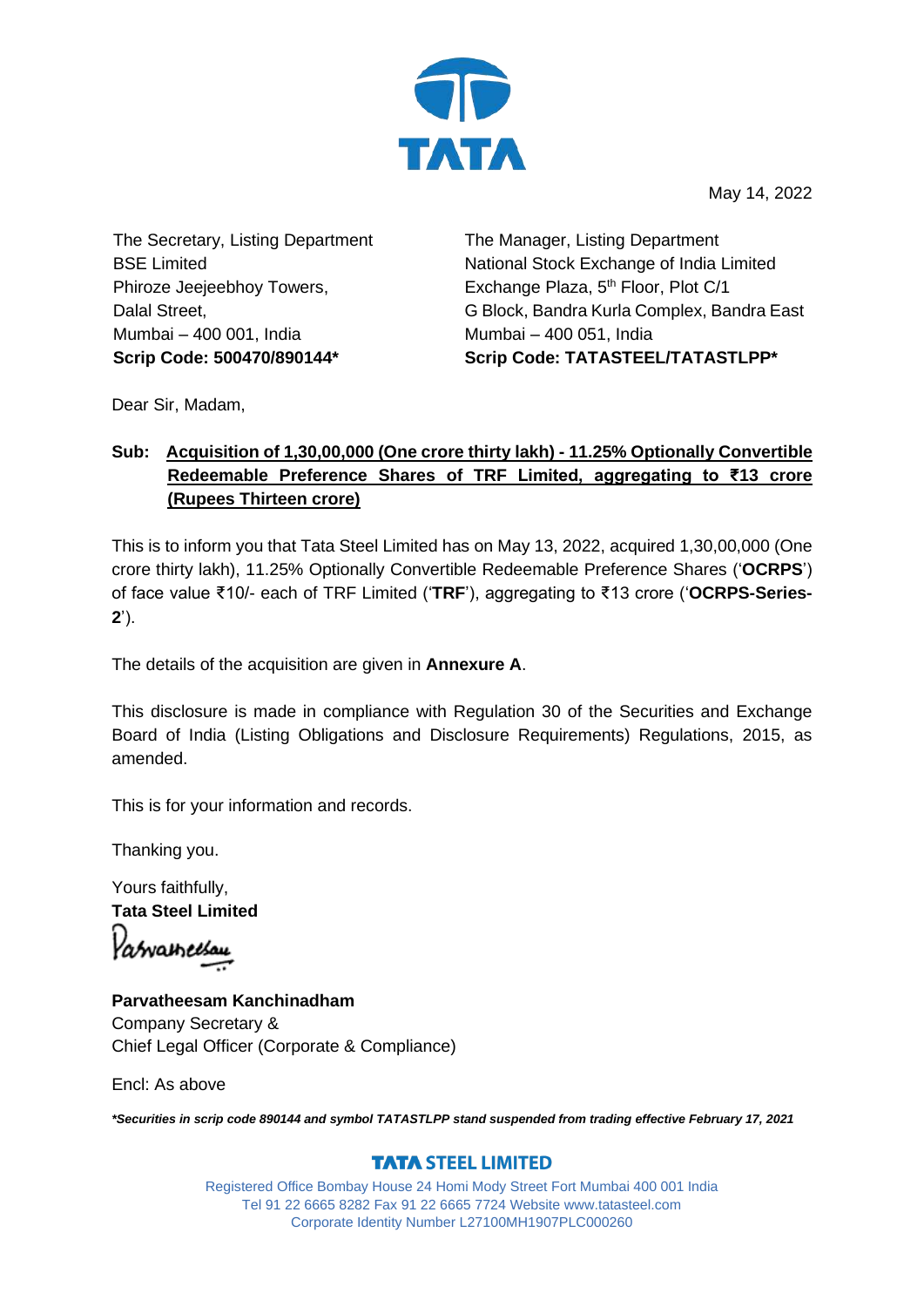

| <b>SN</b> | <b>Particulars</b>                                                                                                                                                                                                                                           | <b>Details</b>                                                                                                                                                                                                                                                                                                                                                                                                                             |
|-----------|--------------------------------------------------------------------------------------------------------------------------------------------------------------------------------------------------------------------------------------------------------------|--------------------------------------------------------------------------------------------------------------------------------------------------------------------------------------------------------------------------------------------------------------------------------------------------------------------------------------------------------------------------------------------------------------------------------------------|
| 1.        |                                                                                                                                                                                                                                                              | TRF Limited ('TRF')<br>TRF is a listed associate company of Tata Steel Limited<br>('Company') and forms part of the Tata Steel Group.<br>TRF is engaged in the business of designing &                                                                                                                                                                                                                                                     |
|           | Name of the target entity, details in<br>brief such as size, turnover etc.                                                                                                                                                                                   | manufacturing of the bulk material handling systems<br>and equipment for core sector industries such as<br>power, ports, steel, mining and cement for projects<br>undertaken on Turnkey basis.                                                                                                                                                                                                                                             |
|           |                                                                                                                                                                                                                                                              | As on date, the Company, being the Promoter<br>Company, holds 34.11% equity shareholding in TRF,<br>25,00,00,000 (Twenty-five crore) Non-Convertible<br>Redeemable Preference Shares ('NCRPS') of face<br>value ₹10/- each and 1,20,00,000 (One crore twenty<br>lakh) - 11.25% Optionally Convertible Redeemable<br>Preference Shares ('OCRPS') of face value ₹10/- each,<br>aggregating to 100% of the total preference share<br>capital. |
|           |                                                                                                                                                                                                                                                              | The revenue of TRF for previous 3 financial years is as<br>follows:<br>FY2020-21: ₹113.95 crore<br>FY2019-20: ₹186.41 crore<br>FY2018-19: ₹237.06 crore                                                                                                                                                                                                                                                                                    |
| 2.        | Whether the acquisition would fall                                                                                                                                                                                                                           | TRF is a listed associate company of Tata Steel<br>Limited.                                                                                                                                                                                                                                                                                                                                                                                |
|           | within related party transaction(s)<br>and whether the promoter/promoter<br>group/ group companies have any<br>interest in the entity being acquired?<br>If yes, nature of interest and details<br>thereof and whether the same is<br>done at "arm's length" | The Company, being the Promoter Company, as on<br>date, holds 34.11% equity shareholding in TRF and<br>25,00,00,000 (Twenty five crore) NCRPS of face value<br>₹10/- each and 1,20,00,000 (One crore twenty lakh) -<br>11.25% OCRPS of face value ₹10/- each aggregating<br>to 100% of the total preference share capital.                                                                                                                 |
|           |                                                                                                                                                                                                                                                              | The allotment is in compliance with applicable laws.                                                                                                                                                                                                                                                                                                                                                                                       |
| 3.        | Industry to which the entity being<br>acquired belongs                                                                                                                                                                                                       | Manufacturing of material handling equipment                                                                                                                                                                                                                                                                                                                                                                                               |
| 4.        | Objects and effects of acquisition<br>(including<br>but<br>limited<br>not<br>to,                                                                                                                                                                             | The OCRPS are being acquired to assist TRF in<br>repayment/prepayment of the whole or a part of the                                                                                                                                                                                                                                                                                                                                        |

## **TATA STEEL LIMITED**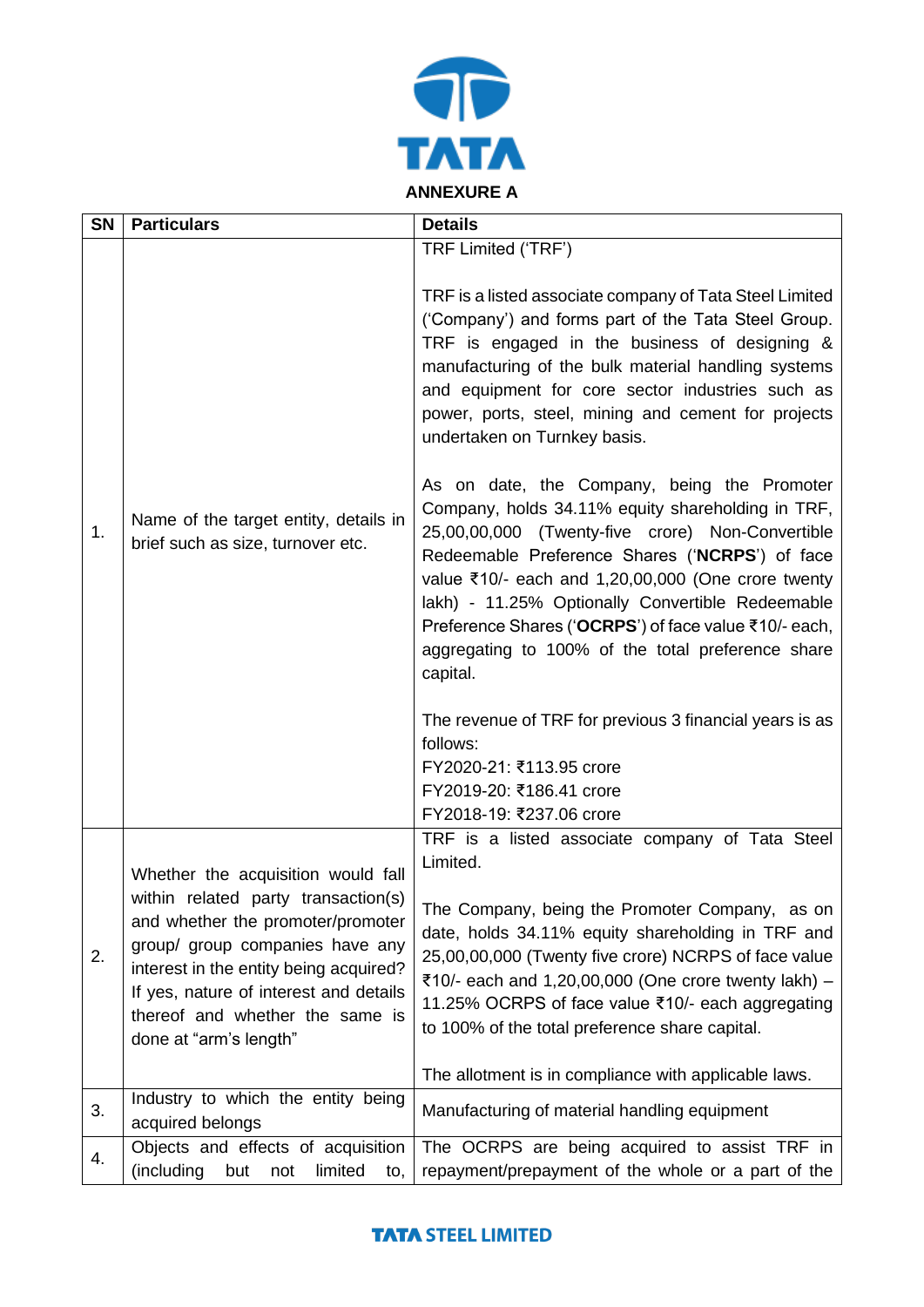

|     | disclosure of reasons for acquisition  | existing indebtedness of TRF, payment against              |
|-----|----------------------------------------|------------------------------------------------------------|
|     | of target entity, if its business is   | long-outstanding vendor dues, to seek their support        |
|     | outside the main line of business of   | towards material supplies for completing legacy            |
|     | the listed entity)                     | projects and delivering other committed orders and/or      |
|     |                                        | for other general corporate purposes                       |
| 5.  | Brief details of any governmental or   |                                                            |
|     | regulatory approvals required for the  | <b>NA</b>                                                  |
|     | acquisition                            |                                                            |
| 6.  |                                        | On May 13, 2022, Tata Steel Limited has acquired           |
|     | Indicative time period for completion  | 1,30,00,000 (One crore thirty lakh) - 11.25% OCRPS of      |
|     | of the acquisition                     | face value of ₹10/- each for an aggregate value of ₹13     |
|     |                                        | crore (OCRPS-Series 2).                                    |
|     | Nature of consideration - whether      |                                                            |
| 7.  | cash consideration or share swap       | Cash                                                       |
|     | and details of the same                |                                                            |
|     |                                        | 1,30,00,000 (One crore thirty lakh) - 11.25% OCRPS of      |
| 8.  | Cost of acquisition or the price at    | face value ₹10/- each aggregating to ₹13 crore             |
|     | which the shares are acquired          | (Rupees Thirteen crore), has been allotted to Tata         |
|     |                                        | Steel Limited on private placement basis.                  |
|     |                                        | At present, Tata Steel Limited holds 37,53,275 equity      |
|     |                                        | shares of face value of ₹10/- each aggregating to          |
|     |                                        | 34.11% of the equity share capital of TRF,                 |
|     |                                        | 25,00,00,000 (Twenty five crore) Non-Convertible           |
|     |                                        | Redeemable Preference Shares of face value ₹10/-           |
|     |                                        | each and 1,20,00,000 (One crore twenty lakh) - 11.25%      |
|     |                                        | <b>Optionally Convertible Redeemable Preference Shares</b> |
|     |                                        | (Series-1) of face value ₹10/- each, aggregating to        |
|     | Percentage of shareholding / control   | 100% of the total preference share capital.                |
| 9.  | acquired and / or number of shares     |                                                            |
|     | acquired                               | With the above-mentioned acquisition, Tata Steel           |
|     |                                        | Limited will hold 2,50,00,000 (Two crore fifty lakh)       |
|     |                                        | 11.25% OCRPS representing 100% of the preference           |
|     |                                        | share capital of TRF.                                      |
|     |                                        |                                                            |
|     |                                        | The voting rights of Tata Steel Limited as a preference    |
|     |                                        | shareholder of TRF will be as per the provisions of the    |
|     |                                        | Companies Act, 2013 read with the Articles of              |
|     |                                        | Association of TRF.                                        |
| 10. | Brief background about the entity      | TRF has been engaged in the business of designing &        |
|     | acquired in terms of products/line of  | manufacturing of the bulk material handling systems        |
|     | business<br>acquired,<br>date<br>οf    | and equipment for core sector industries such as           |
|     | incorporation, history of last 3 years | power, ports, steel, mining and cement for projects        |

## **TATA STEEL LIMITED**